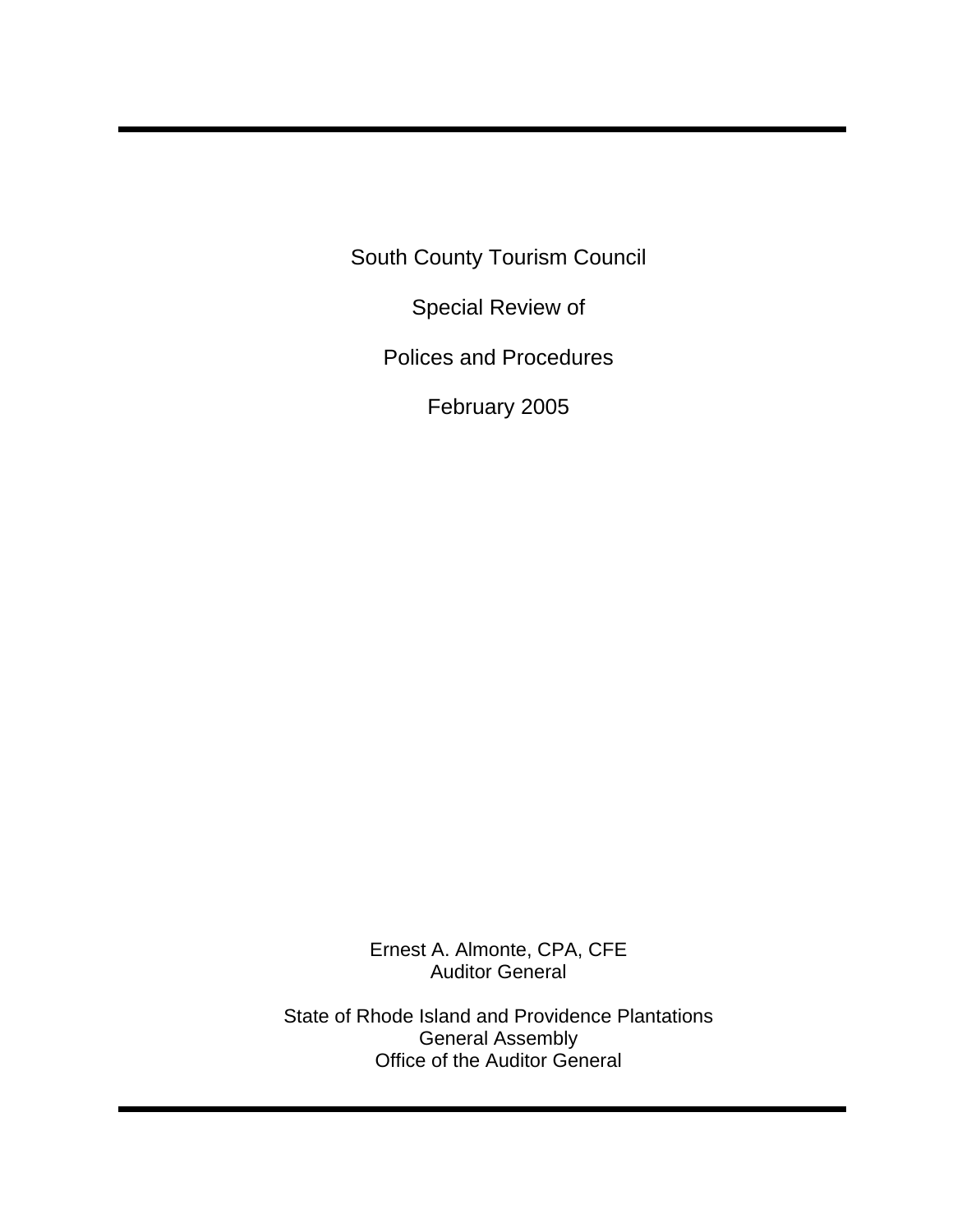

February 15, 2005

### JOINT COMMITTEE ON LEGISLATIVE SERVICES

SPEAKER William J. Murphy

Senator Joseph A. Montalbano Senator Dennis L. Algiere Representative Gordon D. Fox Representative Robert A. Watson

We have completed a special review of policies and procedures at the South County Tourism Council. Our report is included herein.

Sincerely,

Linest A. Almonte

 Ernest A. Almonte, CPA, CFE Auditor General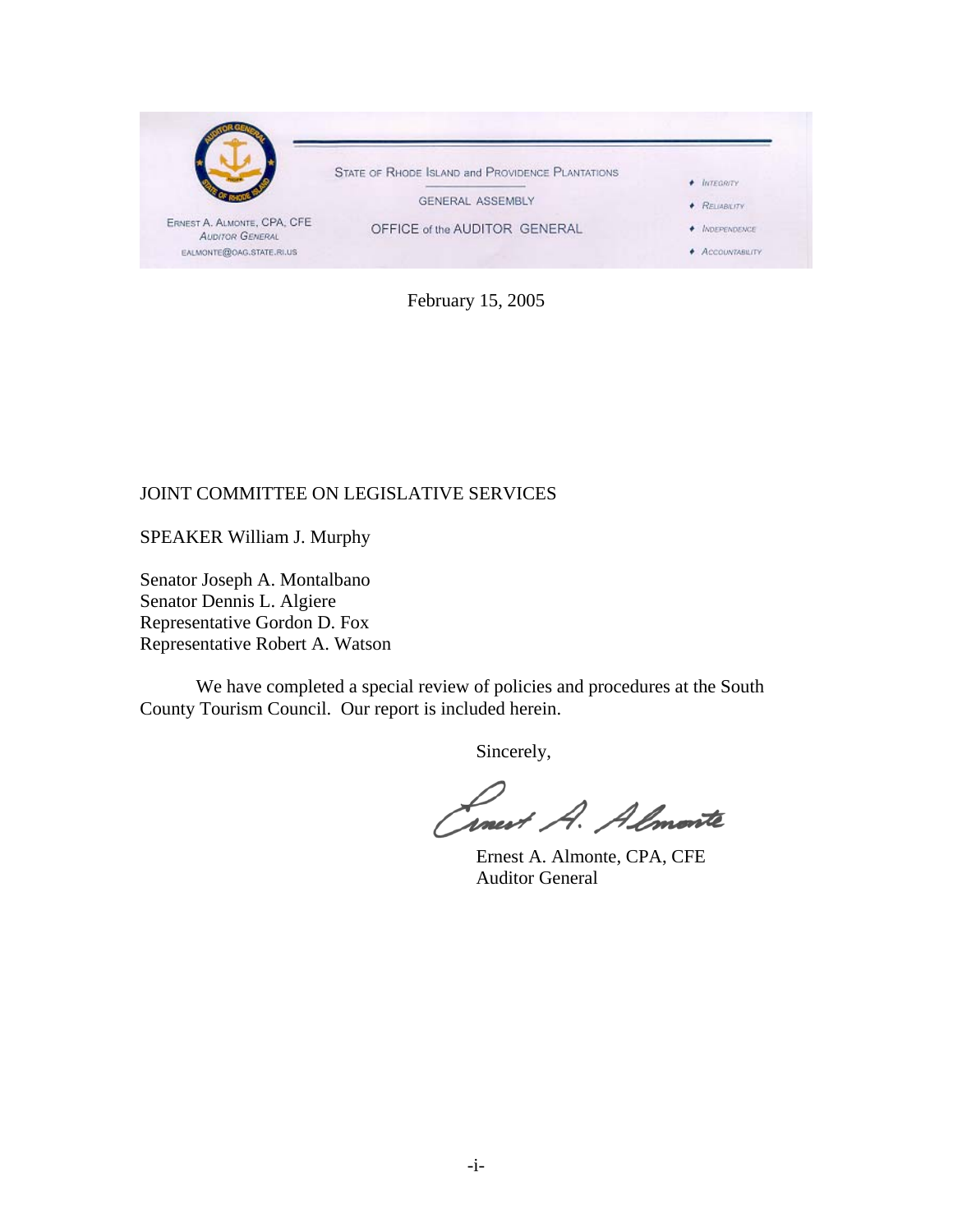# **SOUTH COUNTY TOURISM COUNCIL**

# SPECIAL REVIEW OF POLICIES AND PROCEDURES

# **TABLE OF CONTENTS**

| <b>I. INTRODUCTION</b>                                 |                             |
|--------------------------------------------------------|-----------------------------|
| OBJECTIVES, SCOPE AND METHODOLOGY<br><b>BACKGROUND</b> |                             |
| II. FINDINGS AND RECOMMENDATIONS                       | $\mathcal{D}$               |
| <b>HOTEL INVESTMENT</b>                                | $\mathcal{D}_{\mathcal{L}}$ |
| EXPENSE DOCUMENTATION AND TIMELY PAYMENTS              |                             |
| BIDDING PRACTICES AND CONTRACTS                        |                             |
| MINUTES OF BOARD OF DIRECTORS MEETINGS                 | 6                           |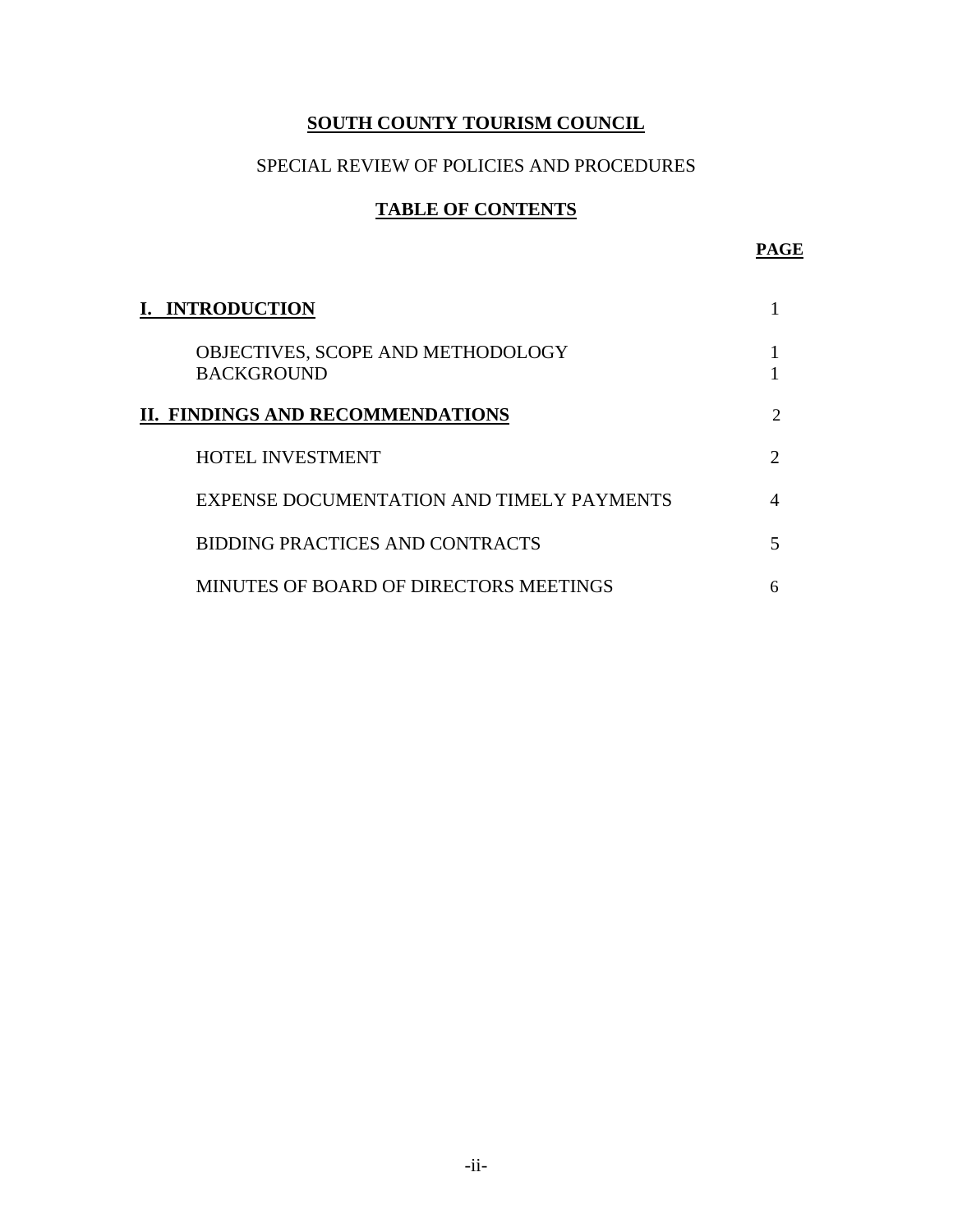# **I. INTRODUCTION**

### **OBJECTIVES, SCOPE AND METHODOLOGY**

Tourism Council. Our review primarily covered the period from July 1, 2002 to June 30, 2004. Where relevant, we extended our review to the current fiscal year. We conducted a special review of policies and procedures at the South County

respon sible personnel, and performed tests and other procedures as considered necessary in the c ircumstances. Our objective was to identify practices and procedures that could be improved or made more efficient. We reviewed relevant policies and procedures, interviewed

#### **BACK GROUND**

The South County Tourism Council was formed in 1986 to coordinate and promote the development and growth of tourism in the southern area of Rhode Island. The communities included in the Council consist of Charlestown, Coventry, East Greenwich, Exeter, Hopkinton, Narragansett, North Kingstown, Richmond, South Kingstown, Westerly, and West Greenwich. The Council operates as a not-for-profit corporation and is not an agency or department of the State of Rhode Island.

The Council is governed by a 22-member Board of Directors (two from each of the 11 communities listed above). The Council presently has three full-time employees: the President, who is responsible for management and direction of the Council, daily operations, and attendance at tourism events; the Director of Marketing; and the Marketing/Promotion Coordinator. In addition, the Council has a part-time tourism counselor, and seasonal volunteers. The current President was appointed in September 2004.

The Council derives the bulk of its revenues from the State hotel room tax. In fiscal 2004, approximately 85% of its total revenue of \$590,502 was from this source. The remainder of the Council's revenues is from advertising and other income. Total operating expenses in fiscal 2004 were \$605,412. Unrestricted net assets at June 30, 2004 totaled \$284,723.

The Council leases space in a state-owned facility in Wakefield.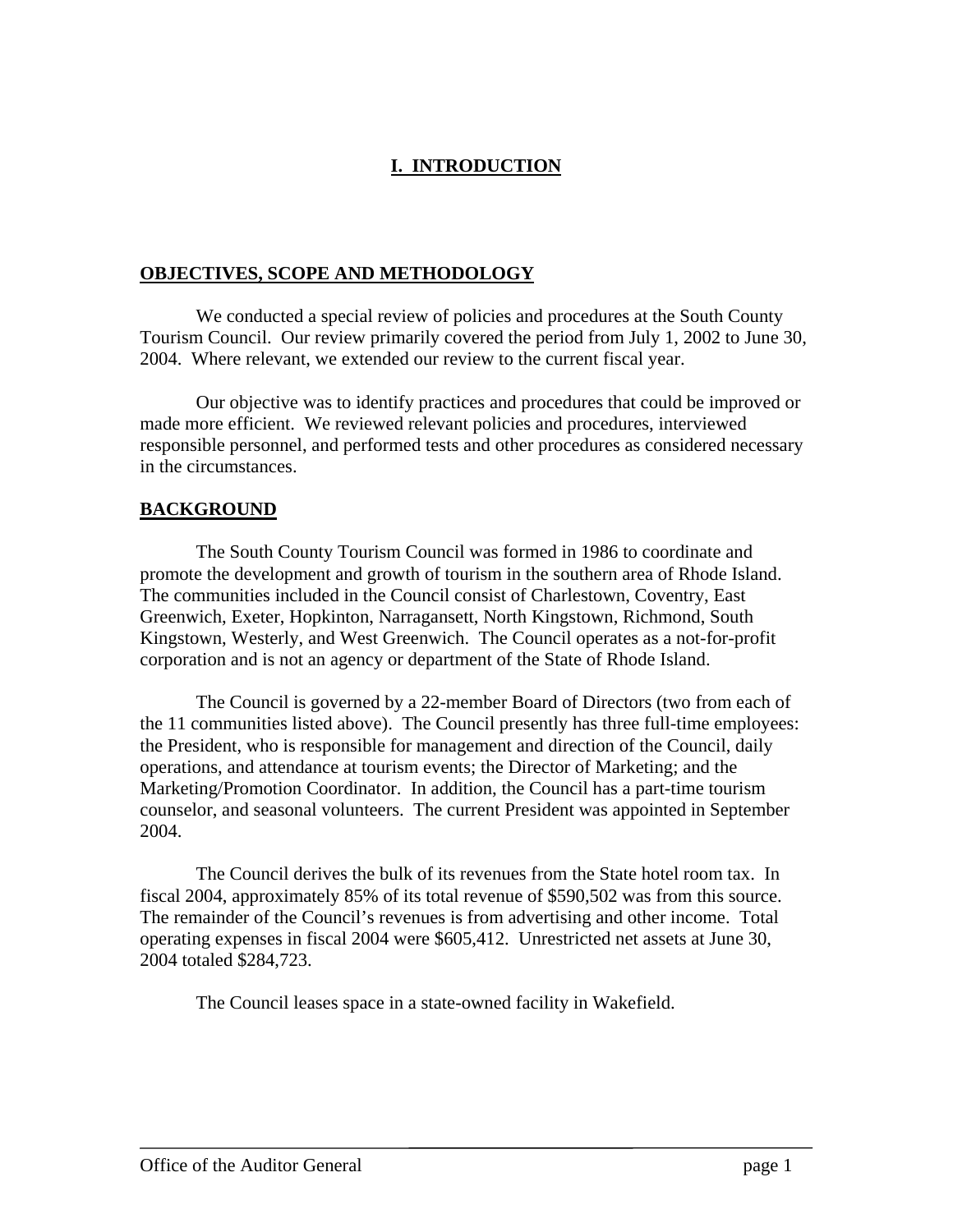## **II. FINDINGS AND RECOMMENDATIONS**

### **HOTEL INVESTMENT**

Our review disclosed that the South County Tourism Council invested \$97,500 in development guidelines. The Council and its independent outside auditor now consider the investment worthless. a private enterprise without exercising due diligence; failed to properly monitor the investment; and used hotel tax revenue in noncompliance with state economic

On August 12, 2002, the Council held a special meeting to discuss the possibility Galilee area of Narragansett, which was being purchased for \$4.1 million. We were formed that the developers of the hotel project needed the additional investment in in order to close their purchase of the property. The Council's interest in hotel development in South County had been prompted by an outside consultant's report in 2001, which called for development of year-round hotel facilities in the area. The Council had not of becoming a participating partner in the purchase of the Lighthouse Inn, a hotel in the established any policy at that time for supporting a loan or investment in a private business.

On August 15, 2002, the Board voted at another special meeting to invest \$84,500 as a capital contribution for a 6.5% equity interest in the hotel project; an additional \$13,000 was loaned to the ownership of the hotel. Five members of the Board voted in favor of the investment; one member was opposed and three abstained (the Board has 22 members but only seven members are needed to be present for a quorum).

### Compliance with Special Meeting Notice Requirements

We noted that the Board's own bylaws require a five-day notice to board members before a special meeting is held; this meeting was held only three days after the previous meeting. Due to the significant nature of this project, we believe the Council as at least a majority of the Board membership would have been available to vote on this should have observed its own five-day rule and rescheduled the meeting until such time proposal.

## Due Diligence

We found that the Council did not obtain timely independent information concerning the property or the investors prior to voting to approve the loan. For example, financial projections provided to the Council by the investors had not been updated since March 2002. The projections were based on a 30% increase in room and food/beverage revenue, and an 8% increase in room rates. Further, the investors had secured long and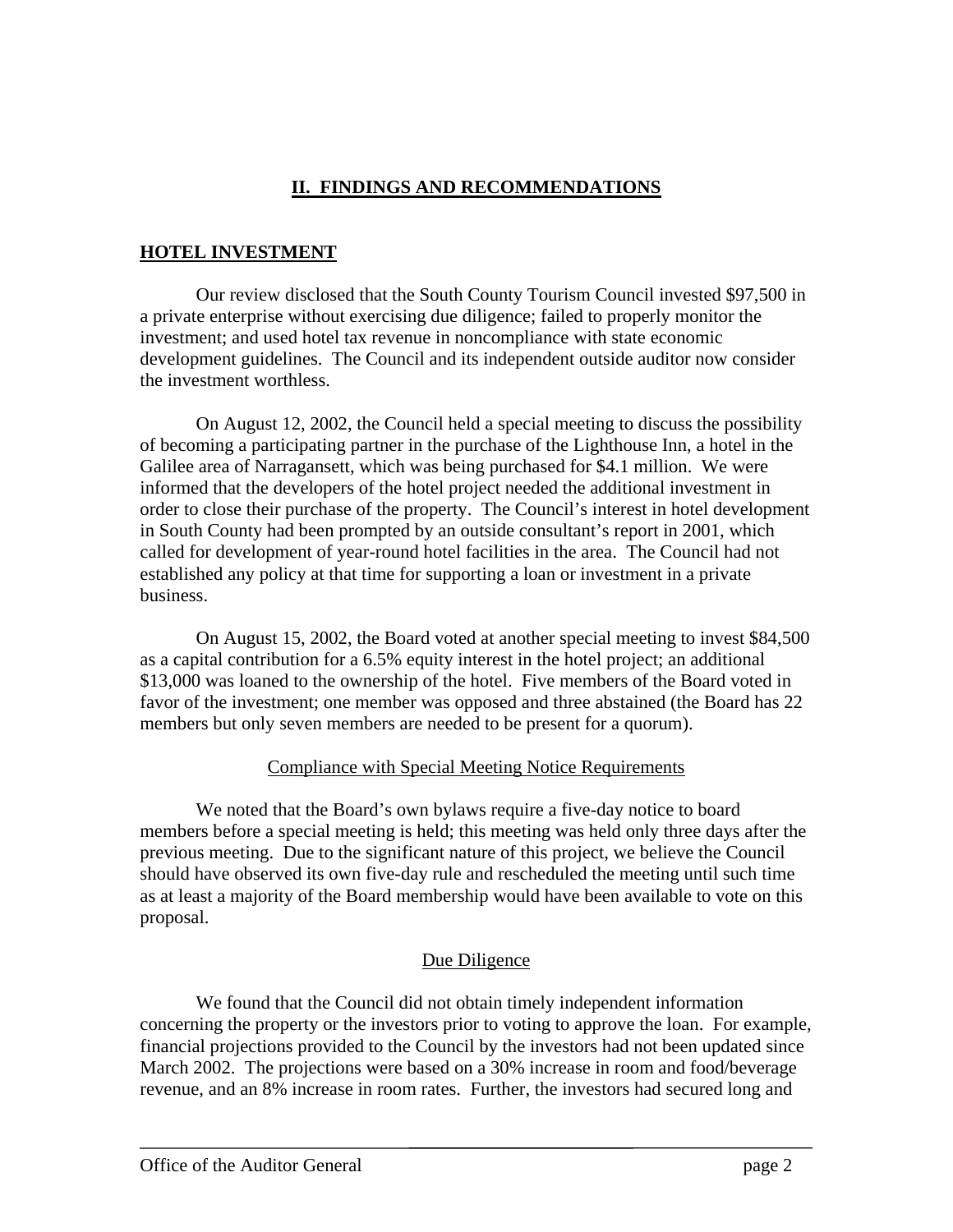short-term bank financing in April 2002 but were still seeking additional financing four months later. In addition, the Chair of the Council at that time informed us that no independent appraisal of the property was obtained.

As part of the agreement with the Lighthouse Inn owners, the Council was to receive quarterly financial reports on the status of its investment, and was to attend ownership meetings at the hotel. We found no evidence of the Board receiving financial reports. We noted that the investor group sustained a calendar year 2002 operating loss in excess of \$250,000; the Council's share of this loss was \$16,317. The former Chair of the Council informed us that he attended only one ownership meeting at the hotel.

March 4, 2003 from the attorney for the prime lender on the hotel project that the owners of the hotel had defaulted on its loan, and that the owners would no longer be permitted to make payments on the Council's loan. We found no evidence in minutes of Council Our review revealed that the Council was informed through a certified letter dated meetings that the Council took any action following receipt of this notice; the former Chair of the Council informed us that he was unaware of this notice.

## Use of Hotel Tax Revenues

The Council had been informally advised in August 2002 by the state Director of Tourism to "only commit monies generated from areas other than the hotel tax." for this proposed i nvestment. Although several board members and others we interviewed believed the investment was drawn from monies generated through advertising and other the Council commingled its sources of revenue into a single operating account. Since the revenues of the Council that were maintained in a separate restricted fund, we found that hotel tax distribution represents 85% of the Council's revenues, we believe it is appropriate to conclude that the major share of the hotel investment came from this source.

### Policies and Procedures - Tourism Projects

The Council chose to provide substantial funding to a single enterprise wi thout sufficient safeguards to ensure the safety of its investment and without policies and procedures regarding this type of investment.

 We noted that development of a separate fund was discussed at the August 15, 2002 speci al board meeting. Also, in a letter to the state Director of Tourism the next day, the Council President stated, "a committee will be formed to structure a policy for revolving loans and investments for future tourism development projects." We were informed that the Council did not establish this committee.

We believe the Council should have adopted terms and conditions similar to those required for tourism loans issued by the state's Division of Tourism (part of the Rhode Island Economic Development Corporation). The RIEDC had established a \$500,000 hospitality/tourism fund at that time; however**,** the maximum loan amount for working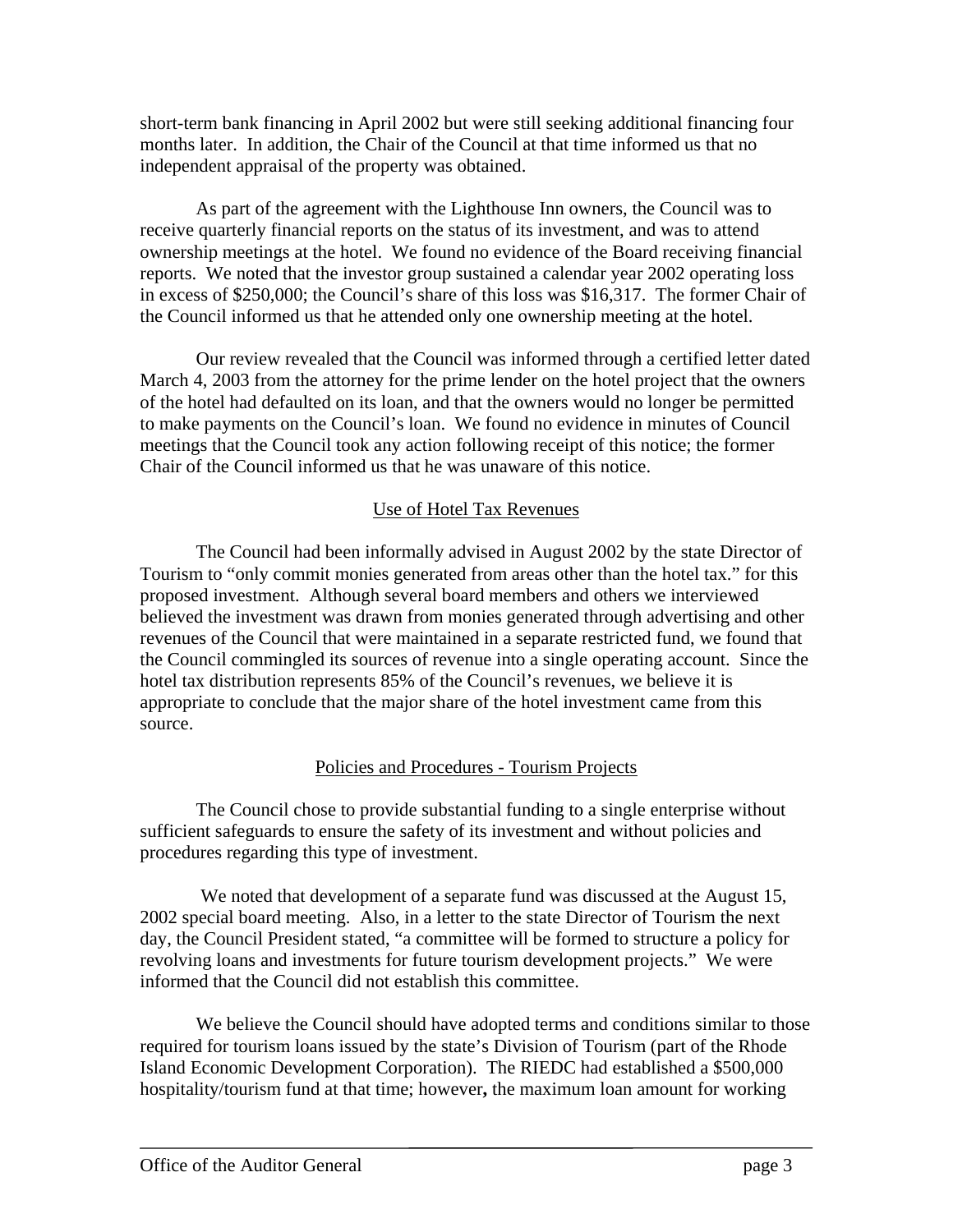capital was set at \$10,000 and required the borrowers to personally guarantee the loan. The Council's loan exceeded this maximum and did not include a personal guarante e of repayment.

#### RECOMMENDATION

1. Utilize the hotel room tax revenue solely for tourism marketing and promotion.

*Auditee Views:*

*The South County Tourism Council concurs with this recommendation.* 

## **EXPENSE DOCUMENTATION AND TIMELY PAYMENTS**

Our review of Council expenses for fiscal 2004 noted that several payments were remitted late, including premiums for worker's compensation and healthcare insurance for the Council's employees.

Payment to the worker's compensation insurance provider was remitted subsequent to the Council's receipt of the provider's notice of expiration. In addition, several of the payments made for healthcare coverage could not be traced to single invoices. The Council's accountant informed us that several invoices were combined into a single payment because the remittance was late. However, we could not verify the amount remitted to individual supporting invoices.

Payments made for expenses incurred on a corporate credit card were also late; the Council had to process an electronic funds transfer in June 2004 to satisfy the outstanding credit card balance. Lastly, we noted that two payments made to a vendor whose terms are net 15 days, exceeded 30 days.

We were unable to trace four of the fifty-two expenses examined to supporting documentation, including two receipts for deposits made at the local Post Office for future bulk mailings.

The Council should remit payments to insurance providers and vendors on a timely basis to ensure continuity of coverage and business relations. Also, the Council should secure and retain all supporting documentation for expenses incurred.

## RECOMMENDATIONS

- *2.* Ensure timely payment of expenses.
- 3. Obtain sufficient documentation for purchases and deposits.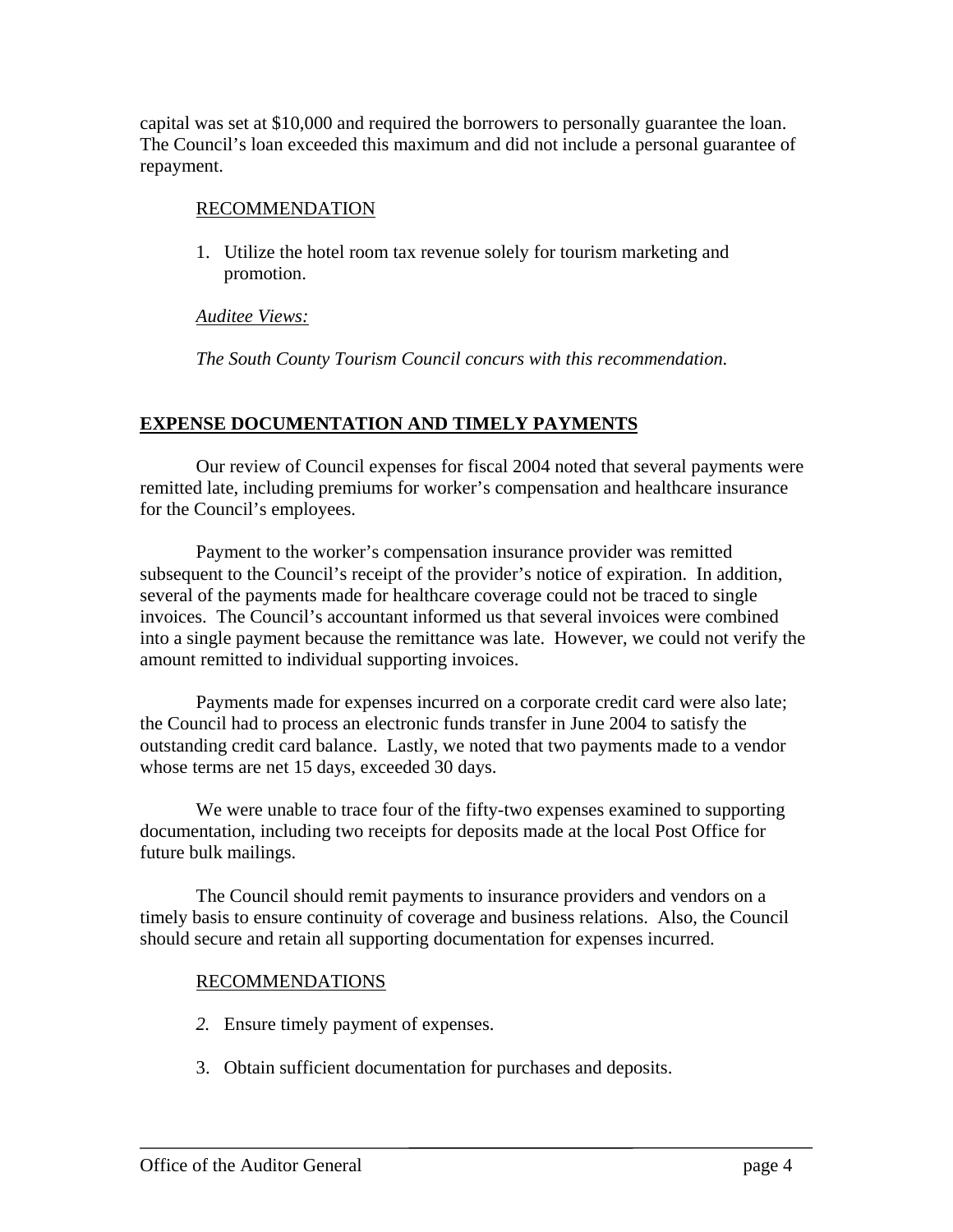4. Establish appropriate procedures for the retention and filing of invoices for expenses incurred.

#### *Auditee Views:*

*he South County Tourism Council concurs. In September 2004, the Council T accounting procedures are being followed. The Council has also implemented an ficial accounting procedures manual. of hired an outside accountant for one day weekly to ensure that standard* 

### **BIDDI NG PRACTICES AND CONTRACTS**

During our review, we noted that the Council did not obtain formal bids for major services rendered on behalf of the Council including accounting, auditing, legal representation, advertising/public relations, and printing services. We were informed that the Board generally approved cost proposals informally obtained by the former Council President for these services.

The Council did not consistently enter into contracts for these services. We noted signed agreements only for the current independent audit, and a similar letter for legal services dated July 2004.

The Council should procure bids for major services, select the lowest responsible completion of service, and protection from increases in price. The Board of Directors should directly secure the services of an independent auditor and legal counsel in order to ensure independence from Council management. The Council should also form an audit bidder, and enter into formal contracts to ensure reasonable cost, continuity, and committee to whom the independent auditors will report.

## RECOMMENDATIONS

- 5. Establish guidelines for bidding procedures.
- 6. Obtain signed contracts for major services provided to the Council.
- 7. Form an audit committee from Board members to whom the independent outside auditors will report.

### *Auditee Views:*

*The South County Tourism Council concurs, and these recommendations have been implemented.*